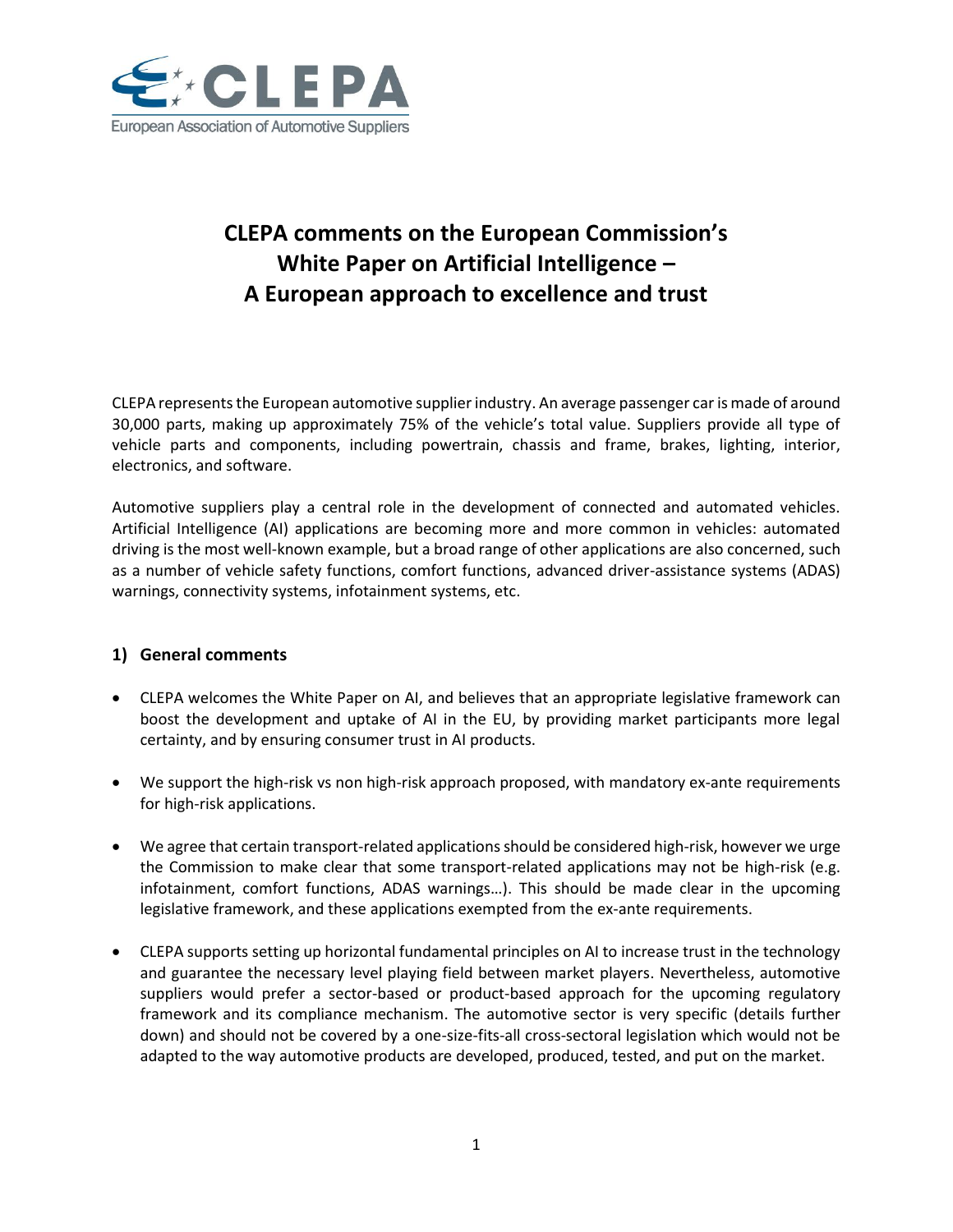

- We recommend that the Commission be more specific in its definition of "artificial intelligence." How AI is defined will have important consequences on the scope of the upcoming legislative framework. Therefore, the Commission should ensure proper consultation of both experts and economic actors. Similarly, the Commission should consider differentiating between different types of artificial intelligence, for example: machine learning and deep learning. This is especially relevant for technologies used in ADAS and automated driving. Each type of technology presents different kinds of risks, and this should be taken into account when designing the legislative framework.
- We stress the importance of not hindering innovation unnecessarily. Requirements should always remain proportionate to the possible risks and leave room for testing/experimenting. In addition, a balance must be achieved to ensure that the goals of this new initiative do not jeopardise the global R&D's contribution to safer and cleaner vehicles. We support technically justified requirements, which do not discriminate AI developed in non-EU countries.

# **2) Automotive-specific**

- The automotive sector is already subject to strict ex-ante conformity controls (type approval). We believe that AI-related requirements for our sector should be included into that existing framework, rather than as a new set of requirements controlled separately. It is of paramount importance that certification, testing, and market surveillance are not duplicated. Aside from the implications in terms of additional costs and administrative burden, it would create a risk of inconsistencies arising between the requirements under type approval and those under the new AI framework, as both would cover safety and AI applications in automotive are deeply integrated in the vehicles' systems.
- In addition, the new requirements that will be introduced should take into account the development cycle length of automotive products. Vehicles with automated functions that will be on the roads in the next few years are being trained and it is important manufacturers have a suitable timeframe to comply with the requirements.
- For those vehicle types that fall out of scope of the EU type approval framework (e.g. last mile delivery, off-road vehicles, etc.), the AI framework should apply. This ensures sufficient level or performance/redundancy and transparency in the development of non-road vehicles whilst excluding them from unsuitable passive safety requirements.
- Workstreams should be coordinated to avoid duplication and/or conflicting requirements. Discussions on automated driving are already ongoing at the UNECE, the UN body which develops many of the vehicle technical standards that apply in the EU. In addition, the recently revised General Safety Regulation (GSR) also made mandatory a number of safety measures, which may rely on AI: the delegated and implementing acts that will set the technical requirements for these measures are currently being drafted. The EU legislative framework on AI and the UNECE requirements for Automated Driving Systems (ADS) should be aligned, with future UNECE requirements to be considered valid AI-related requirements, rather than adding another regulatory layer.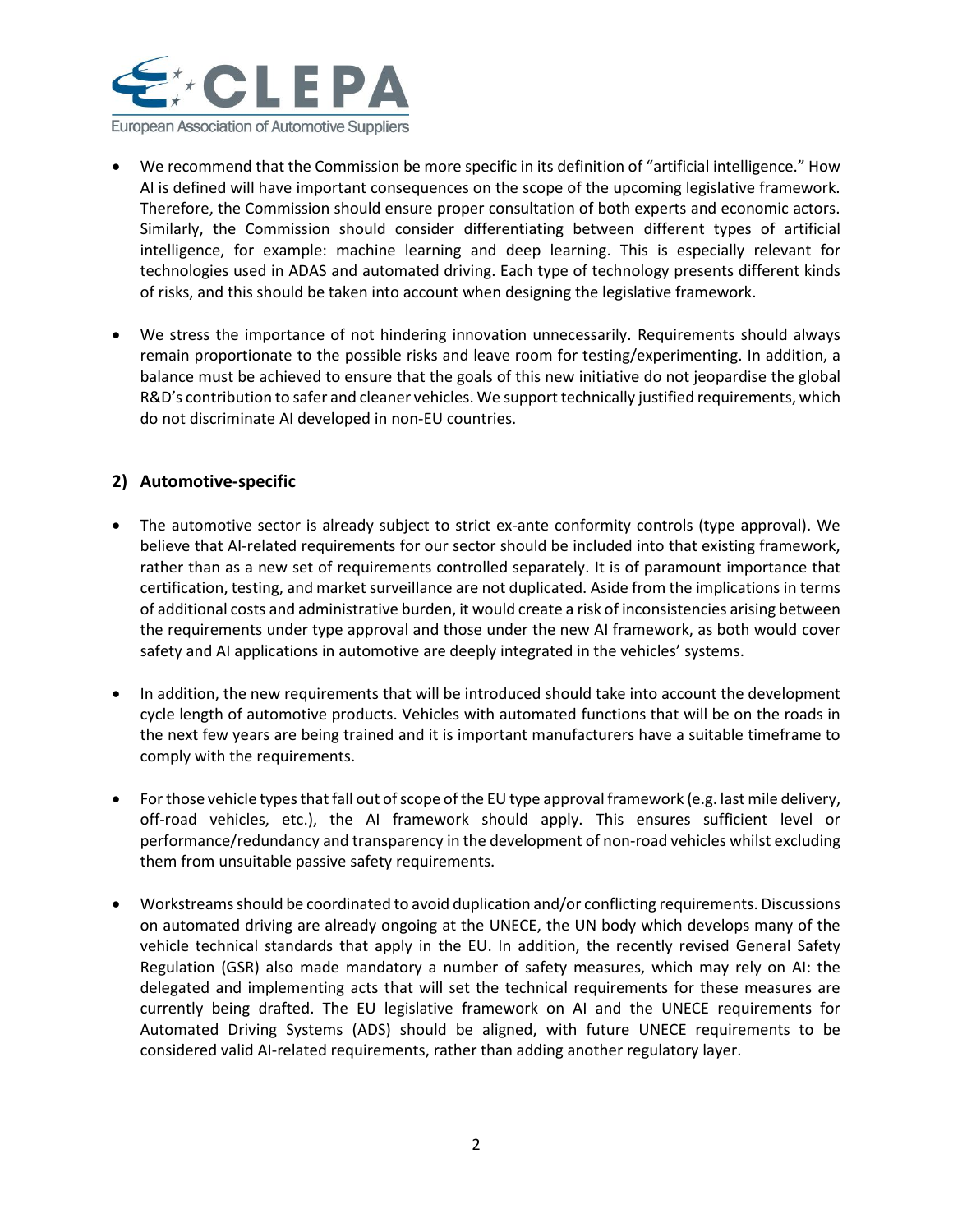

# **3) Liability**

- From the perspective of the automotive sector, the current EU legislation on security, liability, and responsibility is effective and does not need to be fundamentally changed for artificial intelligence. The Product Liability Directive (PLD), in particular, already provides a sound legal basis to address consumer protection and may therefore serve as a foundation for discussions and evaluations with respect to effective consumer protection and compensation for AI products.
- Therefore, we believe that any revision of the current EU legislation should be assessed carefully. The review should focus on whether and to what extent AI applications and their specificities are addressed by the current liability framework.
- We support clarification of the term "product" as used in the PLD so as to allow for product liability claims if any relevant automotive product or service has not complied with or neglected safety standards and other state-of-the-art requirements and, in doing so, did not comply with justified safety expectations of the public/end users, and as a result damage has been caused.
- CLEPA believes that every market participant whose product is making use of AI technology has to ensure that the technology is reliable, comprehensible, secure, and safe – to the extent that it can be reasonably expected from the market participant's product (justified safety expectations, see above).
- We would welcome more legal certainty from the Commission on how liability in case of damage is to be determined in the context of AI applications, which may act as a "black box" and whose decisions made by machine learning algorithms cannot necessarily be explained. A common understanding would avoid different interpretations in each Member State and, thus, a national fragmentation of the internal market.

# **4) Mandatory requirements**

• Before the Commission proposes a legislative framework, CLEPA recommends a case study on its application to automotive (e.g. for automated driving), to ensure that any requirements proposed are technically feasible.

#### *a. Data sets*

- Any requirements on data sets that will be imposed by the upcoming legislative framework should take into account the development cycle length of automotive products, which includes time for testing and certification. Vehicles with automated functions that will be on the roads in the next few years are already being trained now.
- Among state-of-the-art technologies is the use of pre-trained models, where it is not always possible to refer to all the data the system has been trained with. The criteria suggested by the White Paper might make the use of pre-trained models impossible.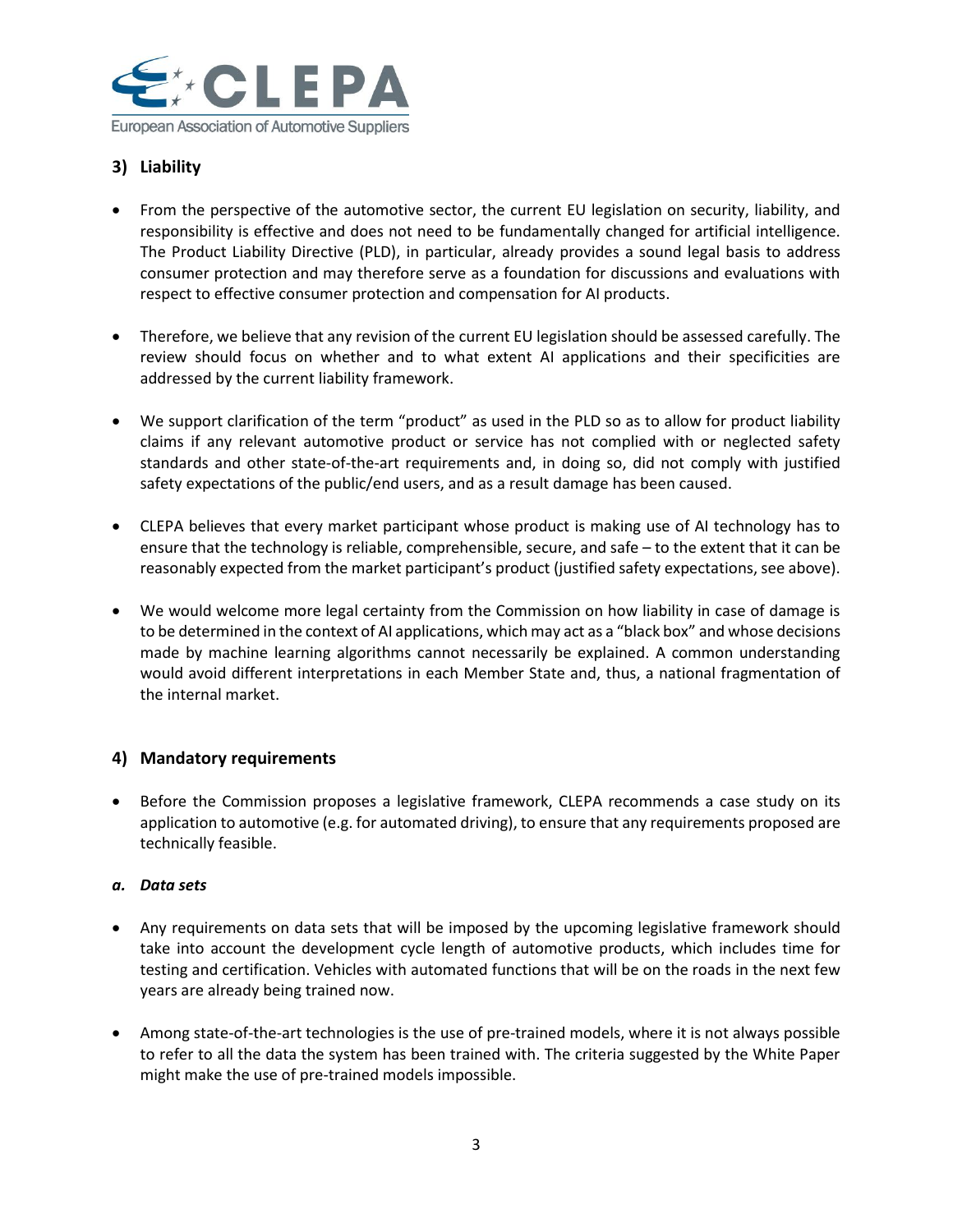

- With regards to the requirement of keeping records and data, CLEPA stresses that this would require significant effort to catalogue, store, and maintain (e.g. fully historicise all data and models). In application areas that operate on low margins, AI applications might become economically not feasible.
- Coverage of data sets, and their quality, can be critical for the safety of high-risk applications and should be assessed by demonstrating compliance with safety requirements under vehicle type approval or other established automotive standards.
- While coverage, and more generally quality of data, is important, it should not be a mandatory requirement. With certain techniques, such as semi-supervised learning, it is possible to train good systems even on datasets that are not of the highest quality, which is especially useful when the highest-quality datasets might not be available, or be prohibitive or unsustainable in terms of time, costs, and safety. Furthermore, there is currently no widely agreed upon tool that exists to define and assess the quality of a dataset.
- It is typical that deep learning algorithms are developed using three datasets for: training, validation, and testing. Models are fitted using the training dataset, while the validation dataset is used during the training process to verify the quality of the current fitting. The testing dataset is used to verify the performance of trained models after training has finished. All three datasets are carefully constructed to suit their purpose. There should only be specific obligations on manufacturers to ensure AI systems are tested on data sets that are sufficiently broad, the data that is used in the training and validation phases should be dependent upon the manufacturer.
- We would like further clarification on the requirements outlined in the White Paper, regarding in particular the non-discrimination and privacy requirement, and how these should be taken into account in the context of automated driving applications.
- Regarding cybersecurity provisions for data sets, CLEPA believes there is no necessity at the moment for cybersecurity certification schemes for automotive AI products over and above the applicable type approval regulatory requirements. CLEPA is nevertheless ready and available to contribute via the relevant channels at both the European Commission and ENISA, the Agency for Network and Information Security (e.g. in the Stakeholder Cybersecurity Certification Group), in carefully assessing if any additional cybersecurity schemes may address further risks associated with the intended use of AI products in the automotive sector. In fact, it is of utmost importance to cater for the specificities of the automotive sector, which cannot be covered adequately by generic or IT product legislation. Moreover, it is essential to ensure alignment of the cybersecurity principles and methodologies in EU legislative acts, UN regulations and international standards such as ISO.

#### *b. Information provision*

• With regards to the obligation to inform consumers/users that they are interacting with an AI, automotive suppliers should have the duty to inform their direct customers (vehicle manufacturers, or other suppliers for tier 2-3 suppliers), but the responsibility for informing the end consumer should rest on vehicle manufacturers.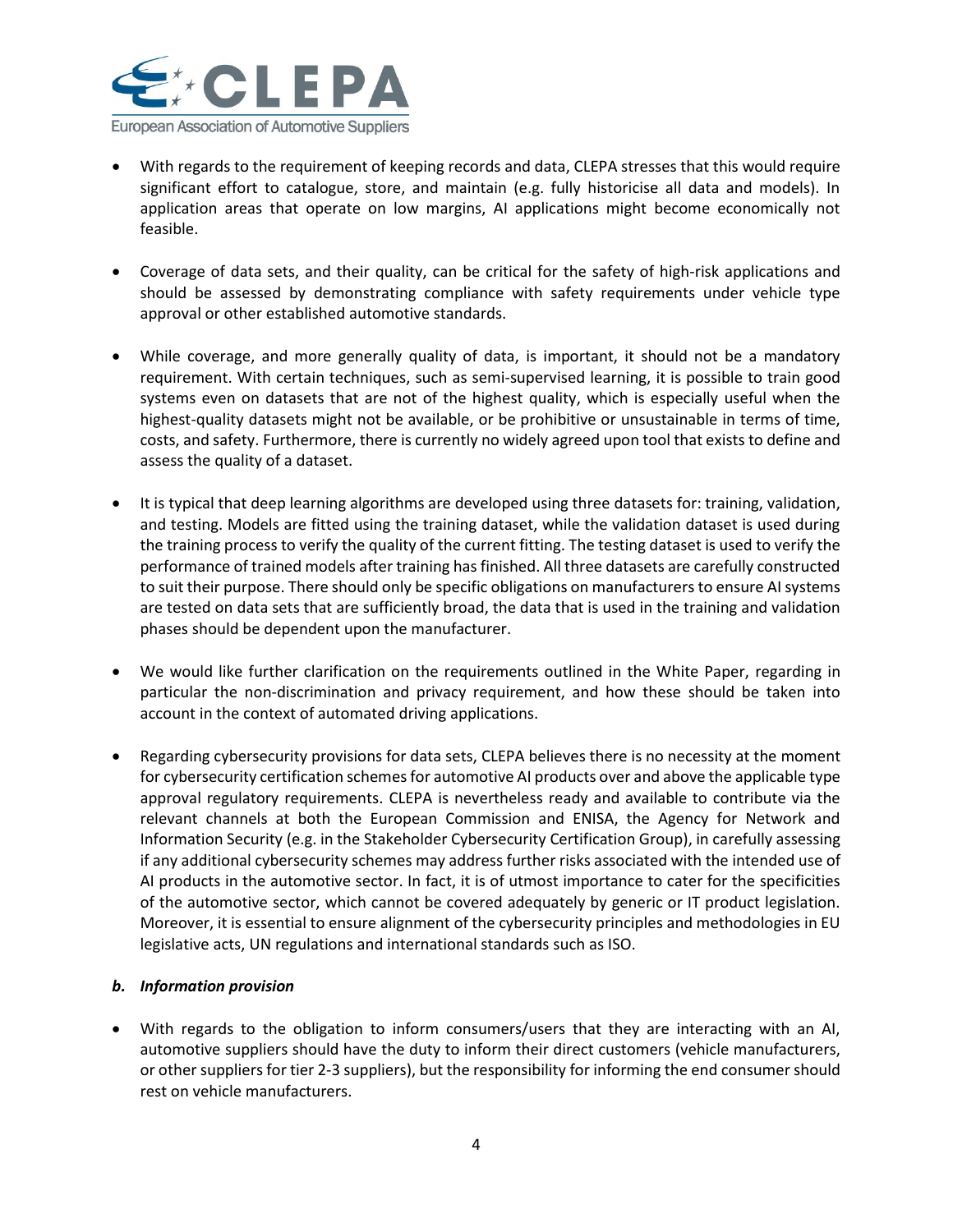

#### *c. Robustness and accuracy*

- The requirements proposed by the Commission in the White Paper are relevant for products that are not already subject to strict performance assessments. Automotive products already undergo type approval, and the requirements should be checked under this existing framework (as per our remarks above).
- Robustness would need a clearer definition, with strict limits, so as not to impose technically unfeasible requirements (e.g. against adversarial attacks).

#### *d. Human oversight*

- We agree that AI systems must remain under the principle of human oversight, but the specific context of automated driving should be taken into account. It is not possible to oversee every single decision taken by an automated car, due to most decisions being taken in real time. The human oversight should therefore be conceived as an ex-ante verification of the logic of the decision-making for automated and fully automated vehicles.
- One possibility of human oversight mentioned in the white paper is imposing operational constraints on the system, for example by imposing rules on the behaviour of a fully automated vehicle in the design phase. The guidelines on the exemption procedure for the EU approval of automated vehicles, developed by the Commission and Member States in 2019, give five main rules to the behaviour of an automated vehicle: "the vehicle shall be able to keep a safe distance with other vehicles in front, exhibit caution in occluded areas, leave time and space for others in lateral manoeuvres, be cautious with right-of-ways, and if an accident can be safely avoided without causing another it shall be avoided." CLEPA suggests addressing the issue of human oversight by defining formal rules in order to assess the behaviour of automated vehicles during the conformity assessment phase. This should be done by establishing a transparent, technology-neutral, and performance-based evaluation of the decision-making of automated vehicles, following the key principles already defined in the 2019 guidelines.
- Human oversight requirements should also not unduly restrict machine learning applications.

#### *e. Biometric identification systems*

- We would like some clarification on what would be considered biometric identification (e.g. facial recognition). Some safety-related automotive applications, such as driver awareness/drowsiness monitoring or external sensors, may scan human faces but should not be considered facial recognition as they do not pose risks for fundamental rights as described in the White Paper.
- Clarification would also be useful as to the meaning of "public spaces." Personal cars are usually not considered to be a public space, but the definition becomes blurrier for company cars, carpooling vehicles, taxis, or robo-taxis.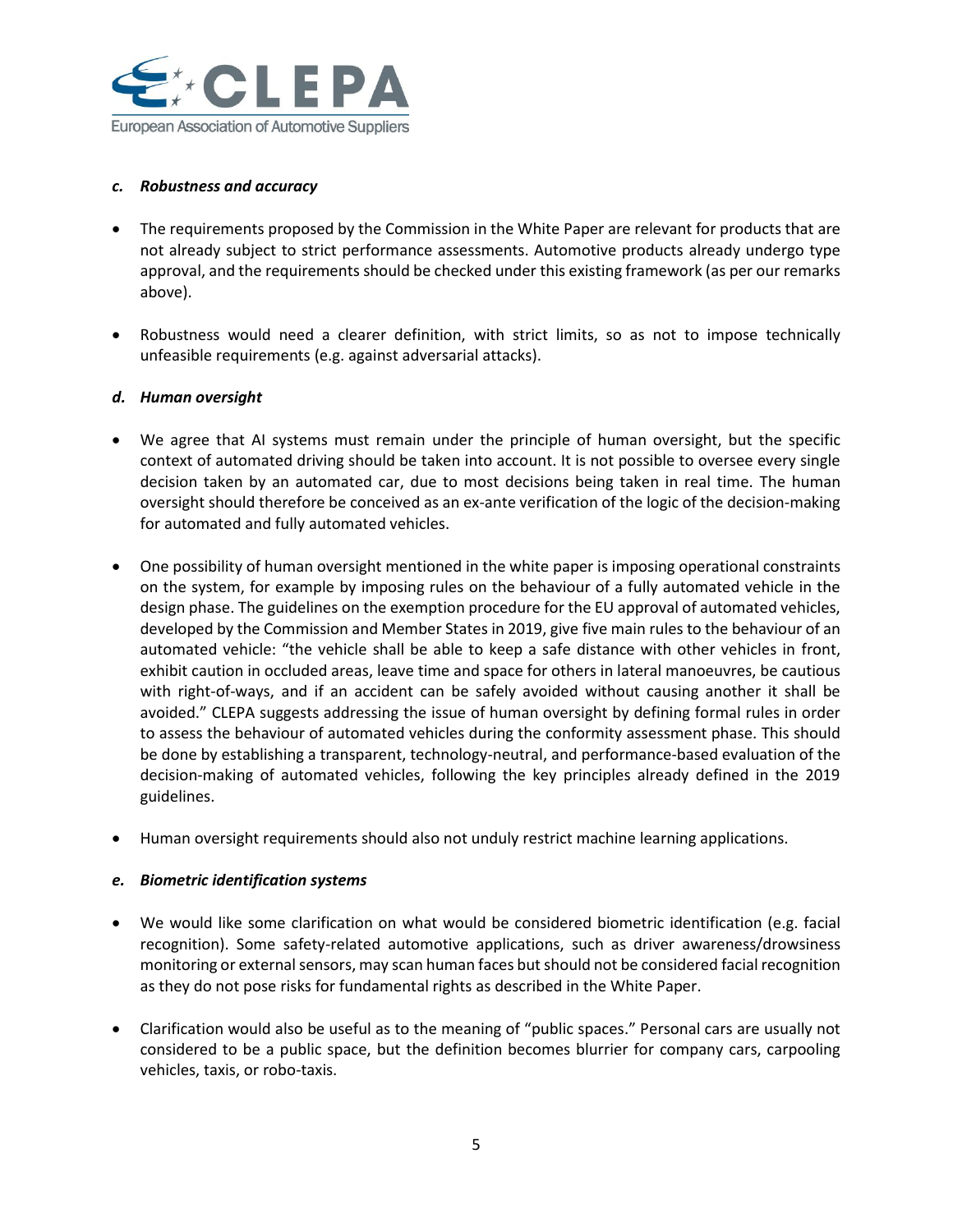

# **5) Voluntary labelling scheme for low-risk AI**

- While a voluntary labelling scheme could, in principle, be a useful addition for low-risk applications, CLEPA considers it difficult to support such a scheme without knowing how it would be implemented practically. AI applications are often incorporated into other products. Will the label apply for AI algorithms? for products? for companies? How will KPIs be defined? We urge the Commission to provide more clarity on how such a scheme would work.
- Before any type of voluntary labelling scheme can be introduced, transparent rules and metrics based on international standards would have to be agreed upon. National schemes should be avoided in any case.